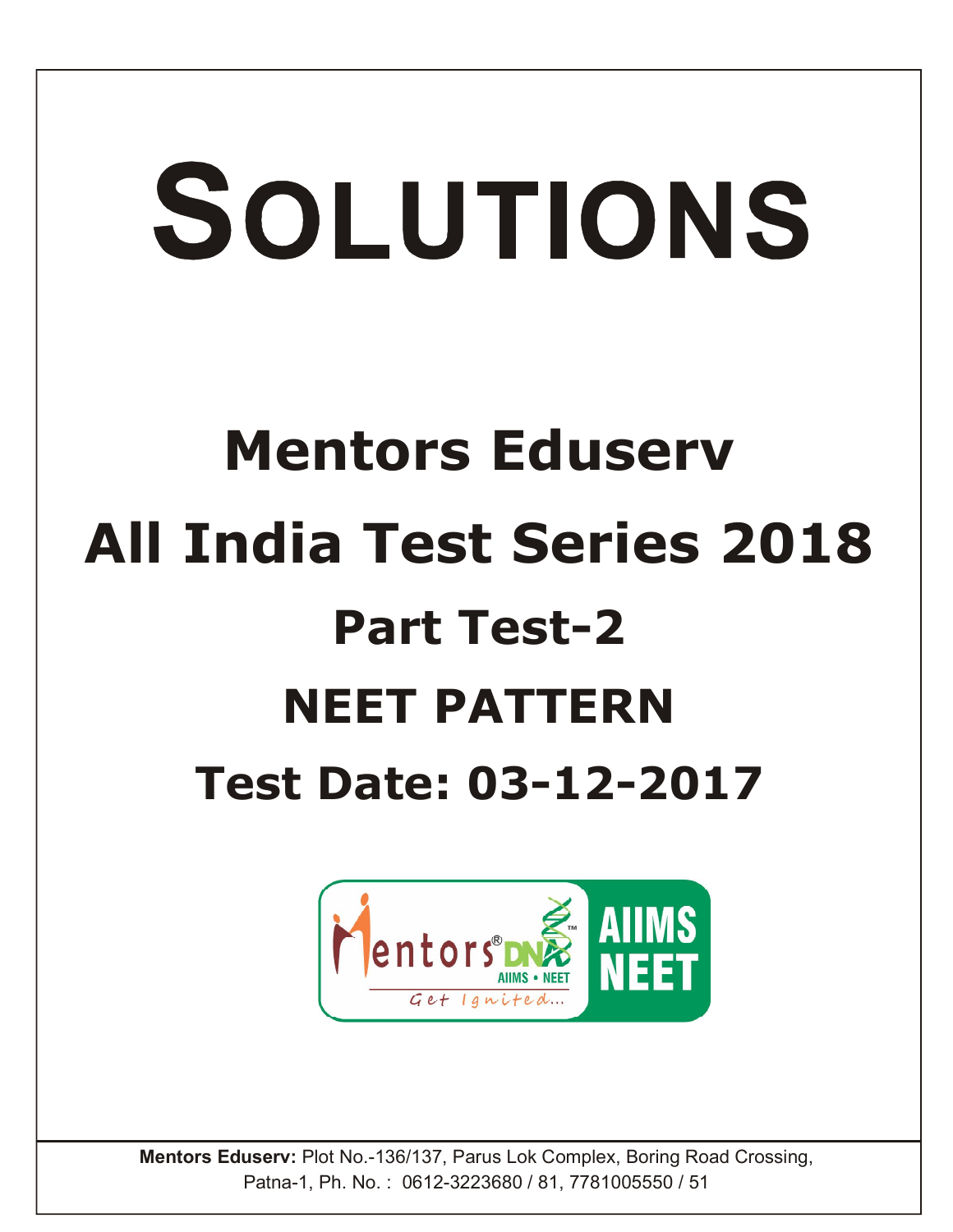| $[2]$          | MEAITS 2018_Part Test-2 (NEET_Sol.)_03-12-17                                                                          |  |  |  |  |  |  |  |  |  |
|----------------|-----------------------------------------------------------------------------------------------------------------------|--|--|--|--|--|--|--|--|--|
|                | <b>PHYSICS</b>                                                                                                        |  |  |  |  |  |  |  |  |  |
| $\mathbf{1}$ . | (1)                                                                                                                   |  |  |  |  |  |  |  |  |  |
|                | $a = \sqrt{a_1^2 + a_n^2}$                                                                                            |  |  |  |  |  |  |  |  |  |
|                | $at$ = rate of change of speed = 2 m/s <sup>2</sup>                                                                   |  |  |  |  |  |  |  |  |  |
|                | $a_n = \frac{v^2}{R} = \frac{(5)^2}{10} = 2.5$ m/s <sup>2</sup>                                                       |  |  |  |  |  |  |  |  |  |
|                | ∴ $a = \sqrt{a_1^2 + a_0^2} = \sqrt{(2)^2 + (2.5)^2} = 3.2$ m/s <sup>2</sup>                                          |  |  |  |  |  |  |  |  |  |
| 2.             | (3)                                                                                                                   |  |  |  |  |  |  |  |  |  |
|                | $h_{AB} = (r \cos \alpha - r \sin \beta)$                                                                             |  |  |  |  |  |  |  |  |  |
|                | Velocity of particle at B                                                                                             |  |  |  |  |  |  |  |  |  |
|                | $v = \sqrt{2gh_{AB}} = \sqrt{2g(r\cos\alpha - r\sin\beta)}$                                                           |  |  |  |  |  |  |  |  |  |
|                | Particle will have contact at B if component of weight is just equal to centripetal force (towards centre).           |  |  |  |  |  |  |  |  |  |
|                | $mg\sin\beta = \frac{mv^2}{r}$<br>or                                                                                  |  |  |  |  |  |  |  |  |  |
|                | $\sin\beta = 2\cos\alpha - 2\sin\beta$<br>or                                                                          |  |  |  |  |  |  |  |  |  |
|                | $3\sin\beta = 2\cos\alpha$<br>$\ddot{\cdot}$ .                                                                        |  |  |  |  |  |  |  |  |  |
| 3.             | (1)                                                                                                                   |  |  |  |  |  |  |  |  |  |
|                | P is the position of centre of mass of particle at 2 and 3. Q is position of centre of mass of all three<br>particles |  |  |  |  |  |  |  |  |  |
|                | $\frac{Q}{36}$                                                                                                        |  |  |  |  |  |  |  |  |  |

$$
\tan \theta = \frac{y_{\text{CM}}}{x_{\text{CM}}} = \frac{m_1 y_1 + m_2 y_2 + m_3 y_3}{m_1 x_1 + m_2 x_2 + m_3 x_3}
$$

$$
= \frac{6 \times 0 + 2 \times 0 + 2 \times a}{6 \times 0 + 2 \times a + 2 \times 0} = 1
$$

or  $\theta = 45^{\circ}$ 

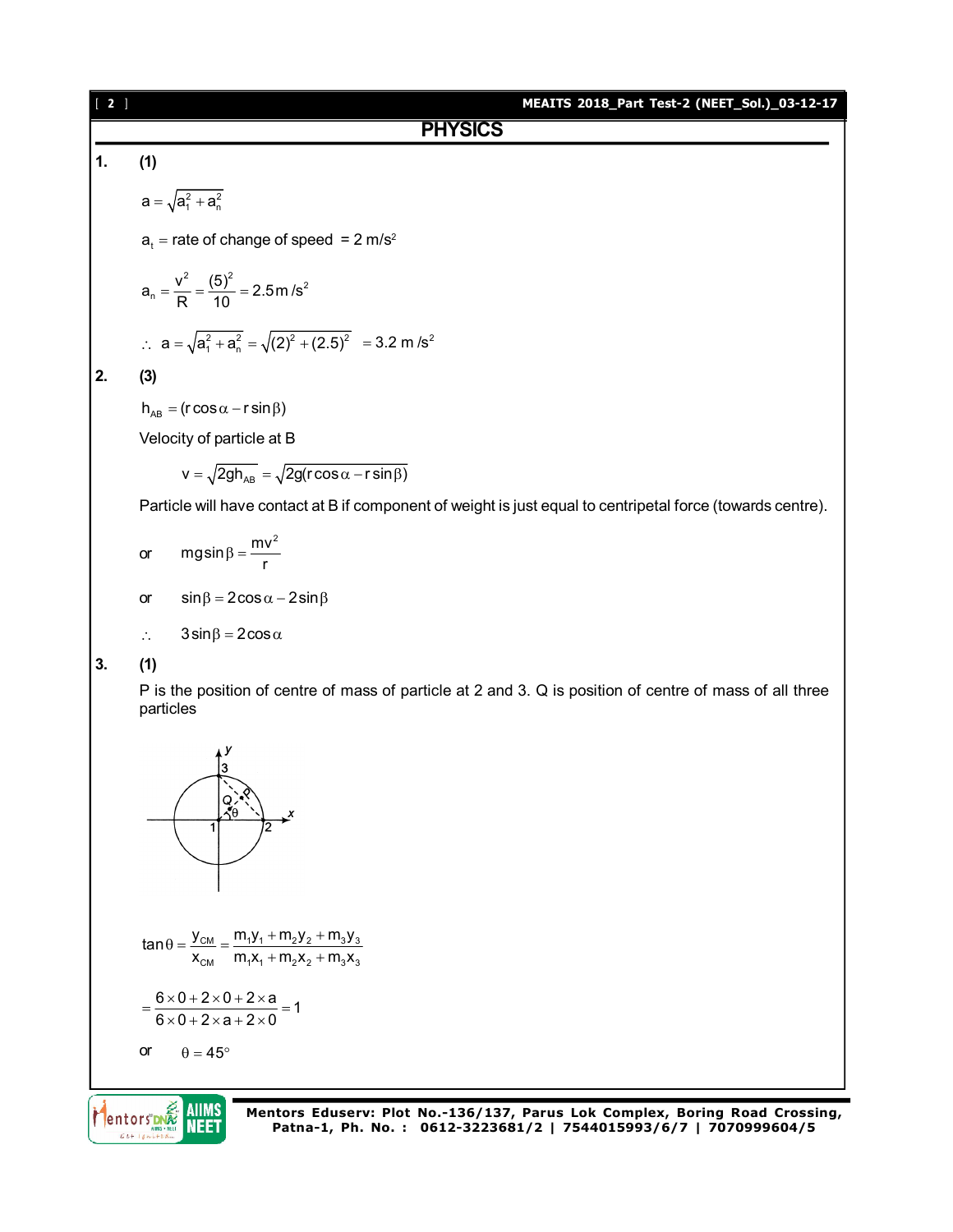#### **MEAITS 2018\_Part Test-2 (NEET\_Sol.)\_03-12-17** [ **3** ]

**4. (2)**

From conservation of linear momentum:

$$
2 \rightarrow^{\mathsf{U}} (1) \Rightarrow 2 \qquad 1 \rightarrow \mathsf{V}_1
$$

or  $mu = mv_1 + mv_2$ From definition of e:

 $V_1 - V_2 = eU$ 

 $v_1 = \left(\frac{1+e}{2}\right)u$  $=\left(\frac{1+e}{2}\right)$ u

 $v_2 = \left(\frac{1-e}{2}\right)u$  $=\left(\frac{1-e}{2}\right)$ u

1

Solving these two equations, we get

and

 $\mathcal{L}_{\star}$ 

$$
\frac{\mathsf{v}_1}{\mathsf{v}_2} = \left(\frac{1+\mathsf{e}}{1-\mathsf{e}}\right)
$$

**5. (1)**

Let mass A moves with velocity v and collides inelastically with mass B, which is at rest

A V 
$$
u/3
$$
  
\n $m$  A m  
\n $\overline{m}$  A m  
\n $\overline{m}$   
\n $\overline{m}$   
\nB W/3

According to problem mass A moves in a perpendicular direction and let the mass B moves at angle  $\theta$  with the horizontal with velocity v.

Initially in horizontal momentum of system

(before collision) mv ...(i)

Final horizontal momentum of system]

(after collision) =  $mv cos \theta$  ...(ii)

From the conservation of linear momentum

 $mv = mV \cos \theta \Rightarrow v = v \cos \theta$  ...(iii)

Initial perpendicular direction momentum of system (before collision) is zero.

Final momentum of sytem in this direction is

$$
\frac{\mathsf{m} \mathsf{v}}{\sqrt{3}} - \mathsf{m} \mathsf{V} \, \mathsf{sin} \theta
$$

From conservation of momentum

$$
\frac{mv}{\sqrt{3}} - mV \sin \theta = 0
$$

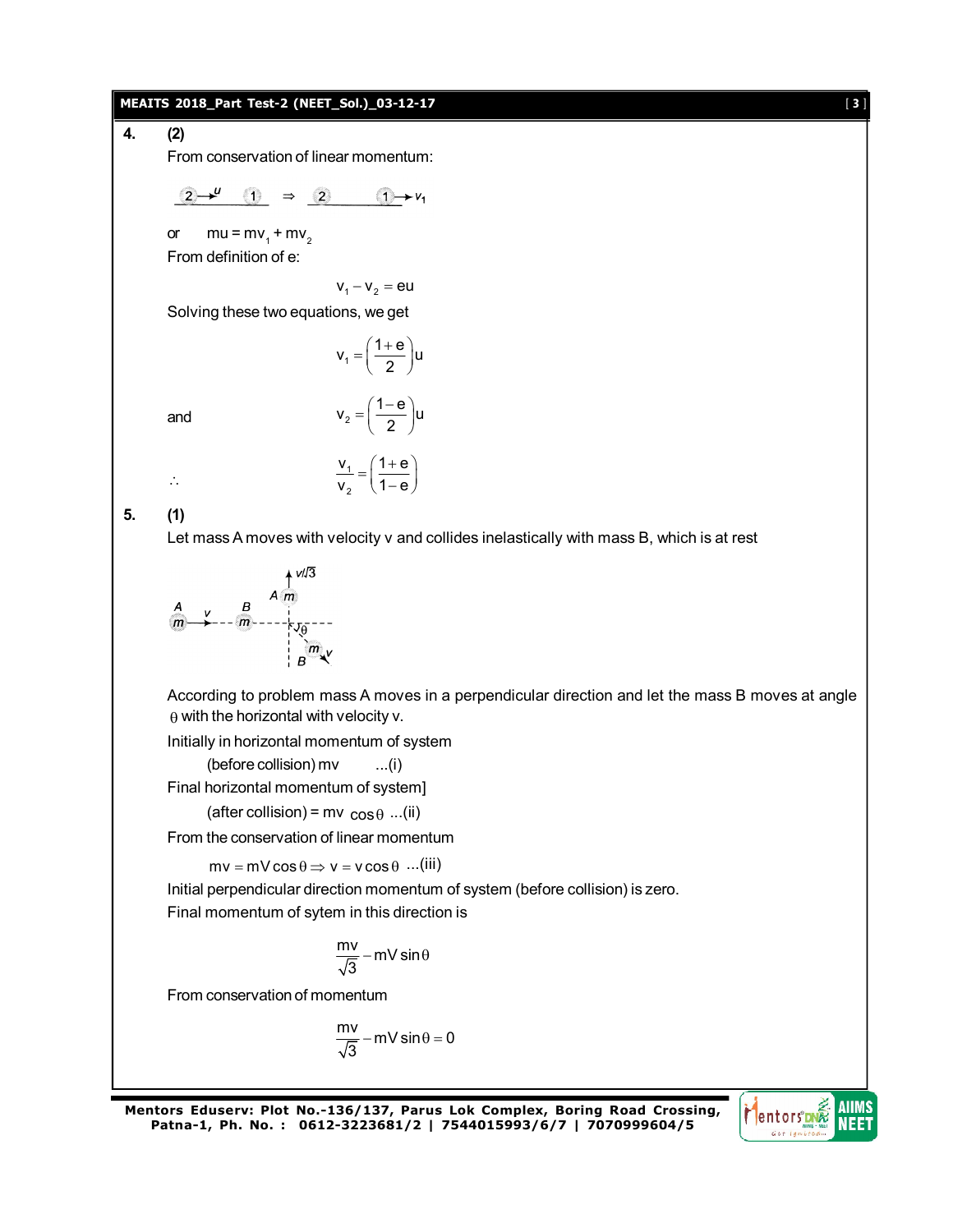# [ **4** ] **MEAITS 2018\_Part Test-2 (NEET\_Sol.)\_03-12-17**

$$
\Rightarrow \frac{v}{\sqrt{3}} - V \sin \theta \qquad ...(iv)
$$
  
By solving Eqs. (iii) and (iv), we have  

$$
v^2 + \frac{v^2}{3} = V^2 (\sin^2 \theta + \cos^2 \theta)
$$

$$
\Rightarrow \frac{4v^2}{3} = V^2 \Rightarrow V = \frac{2}{\sqrt{3}} v
$$
  
6. (3)

$$
V_A = \left(\frac{M-m}{M+m}\right)u
$$

Velocity of C at maximum compression

$$
v_{C} = \frac{1}{2} \left[ \frac{2M}{M+m} \right] u = \left( \frac{M}{M+m} \right) u
$$

$$
v_{CA} = v_{C} - v_{A} = \left( \frac{m}{M+m} \right) u
$$

# **7. (2)**

 $\mathcal{L}_{\text{c}}$ 

About bottommost point net torque is clockwise. Hence, centre of mass moves with acceleration a =  $R\alpha$ towards right



# **8. (3)**

Moment of inertia of remaining portion

$$
I = \frac{1}{2}MR^{2} - \left[\frac{1}{2}\left(\frac{M}{4}\right)\left(\frac{R}{2}\right)^{2} + \left(\frac{M}{4}\right)\left(\frac{R}{2}\right)^{2}\right] = \frac{13}{32}MR^{2}
$$

#### **9. (3)**

Cube will slide, if  $F > \mu mg$ 



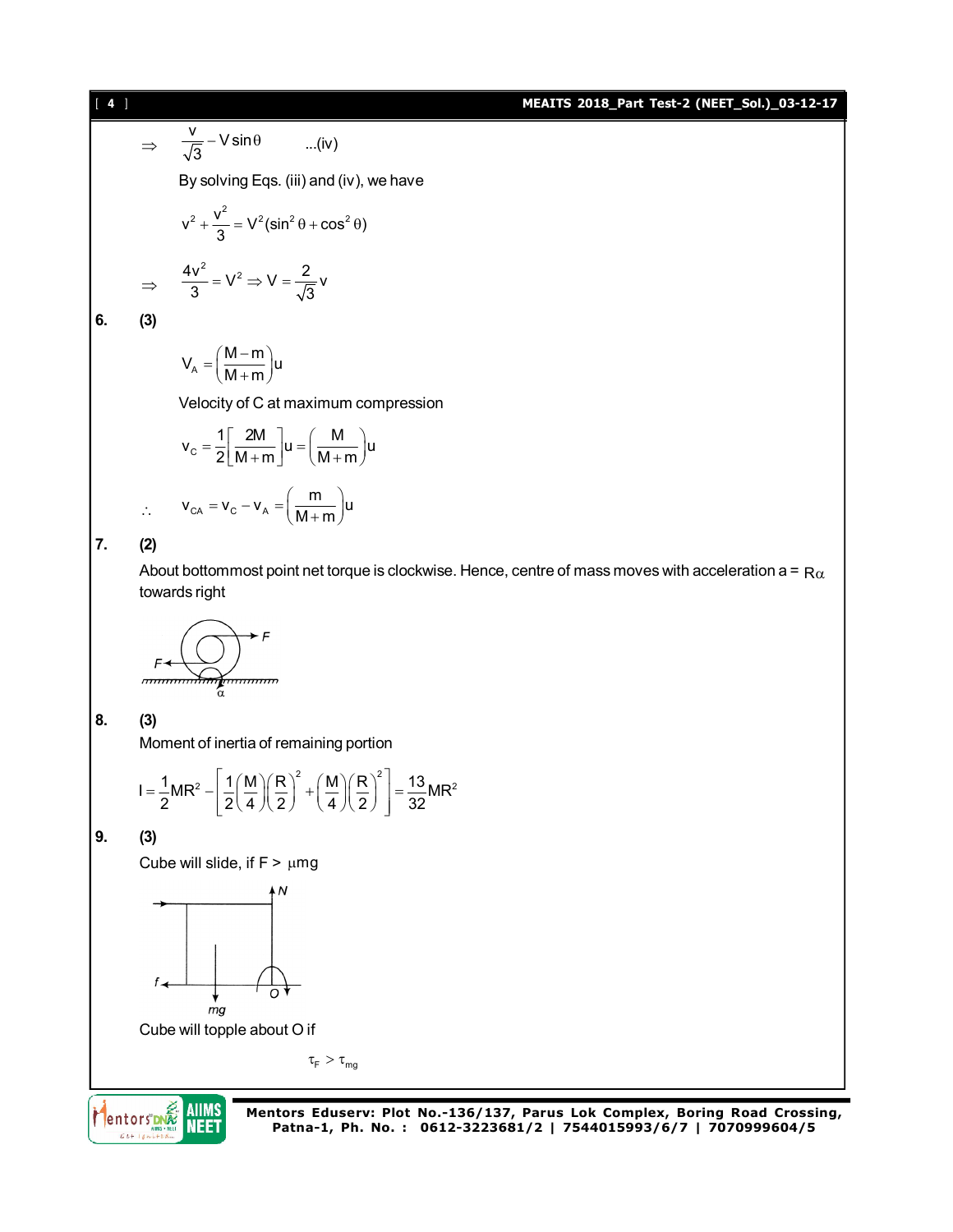# **MEAITS 2018\_Part Test-2 (NEET\_Sol.)\_03-12-17** [ **5** ]

F.a > mg $\left(\frac{a}{2}\right)$  $>\text{mg}\left(\frac{a}{2}\right)$  $\mathcal{L}_{\bullet}$ or  $F > \frac{1}{2}mg$ If  $\mu > \frac{1}{2}$ , Eq, (ii) will be satisfied earlier. **10. (4)**  $\alpha = \frac{d\omega}{dt} = -b$  $\frac{d\omega}{dt} = -b$  $a_t = R\alpha = -Rb$ At  $t = \frac{2a}{b}$ ,  $\omega = -a$  $a_n = R\omega^2 = Ra^2$ Now  $a = \sqrt{a_1^2 + a_n^2}$  $=R\sqrt{a^4+b^2}$ **11. (4)** Let  $\omega$  is the angular speed of revolution.  $T_3 = m \omega^2 (3 l)$  $T_2 - T_3 = m\omega^2 2l$  $\implies$  T<sub>2</sub> = m $\omega^2$ (5*l*)  $T_1 - T_2 = m\omega^2 l$  $\implies$  T<sub>1</sub> = m $\omega^2$ (6*l*)  $T_3 : T_2 : T_1 = 3 : 5 : 6$ **12. (1)**  $\sqrt{2gh} = \sqrt{5gR}$  $\therefore$  R =  $\frac{2h}{5}$  =  $\frac{2\times5}{5}$  = 2cm  $=\frac{2h}{\pi}=\frac{2\times 5}{\pi}=2$ 

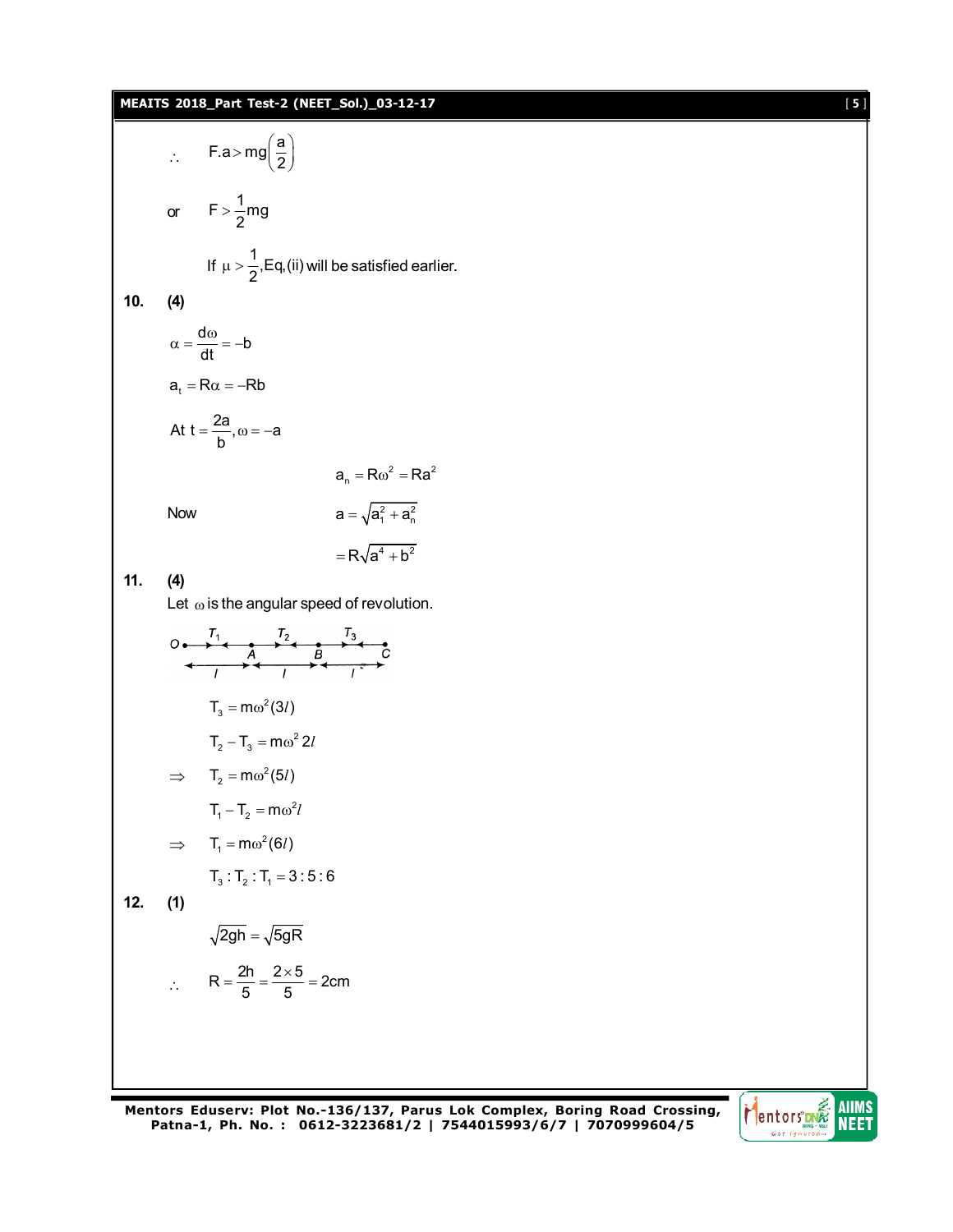| $\sqrt{6}$ | MEAITS 2018_Part Test-2 (NEET_Sol.)_03-12-17                                                                                        |  |  |  |  |  |  |  |  |  |  |
|------------|-------------------------------------------------------------------------------------------------------------------------------------|--|--|--|--|--|--|--|--|--|--|
| 13.        | (2)                                                                                                                                 |  |  |  |  |  |  |  |  |  |  |
|            |                                                                                                                                     |  |  |  |  |  |  |  |  |  |  |
|            | $e = \frac{Relative velocity of separation}{Relative velocity of approach} = \frac{5-2}{8-2} = \frac{1}{2}$                         |  |  |  |  |  |  |  |  |  |  |
| 14.        | (2)                                                                                                                                 |  |  |  |  |  |  |  |  |  |  |
|            | Apply theorem of perpendicular axis.                                                                                                |  |  |  |  |  |  |  |  |  |  |
| 15.        | (3)                                                                                                                                 |  |  |  |  |  |  |  |  |  |  |
| 16.        | Moment of inertia depends on the distribution of mass about the axis.<br>(2)                                                        |  |  |  |  |  |  |  |  |  |  |
|            | In case of pure rolling velocity of topmost point is 2 times the velocity of centre of mass.                                        |  |  |  |  |  |  |  |  |  |  |
| 17.        | (2)                                                                                                                                 |  |  |  |  |  |  |  |  |  |  |
|            |                                                                                                                                     |  |  |  |  |  |  |  |  |  |  |
|            | Area of circle, $\frac{\pi}{4}a^2 = A$ , area of square = $a^2 = A_2$ . Since $A_2 > A_1$ centre of mass will lie inside the square |  |  |  |  |  |  |  |  |  |  |
|            | plate.                                                                                                                              |  |  |  |  |  |  |  |  |  |  |
| 18.<br>19. | (1)                                                                                                                                 |  |  |  |  |  |  |  |  |  |  |
|            | (2)                                                                                                                                 |  |  |  |  |  |  |  |  |  |  |
|            | $\frac{1}{2}mv_1^2 = \frac{1}{2} \left[ \frac{1}{2} \times \frac{m}{2} \times v_2^2 \right]$                                        |  |  |  |  |  |  |  |  |  |  |
|            |                                                                                                                                     |  |  |  |  |  |  |  |  |  |  |
|            | $v_1$ = speed of man and $v_1$ = speed of boy                                                                                       |  |  |  |  |  |  |  |  |  |  |
|            | Now, $\frac{1}{2}m(v_1+1)^2 = \frac{1}{2} \times \frac{m}{2} \times v_2^2$                                                          |  |  |  |  |  |  |  |  |  |  |
|            | Solving these two equations we get, $v_1 = (\sqrt{2} + 1)$ m/s and $v_2 = 2(\sqrt{2} + 1)$ m/s                                      |  |  |  |  |  |  |  |  |  |  |
| 20.        | (1)                                                                                                                                 |  |  |  |  |  |  |  |  |  |  |
|            | From conservation of linear momentum:                                                                                               |  |  |  |  |  |  |  |  |  |  |
|            | m/2                                                                                                                                 |  |  |  |  |  |  |  |  |  |  |
|            | $\blacktriangleright$ v cos $\theta$                                                                                                |  |  |  |  |  |  |  |  |  |  |
|            |                                                                                                                                     |  |  |  |  |  |  |  |  |  |  |
|            | $m(v \cos \theta) = \frac{m}{2}v' - \frac{m}{2}v \cos \theta$                                                                       |  |  |  |  |  |  |  |  |  |  |
|            | $v = 3v \cos \theta$<br>$\ddot{\cdot}$                                                                                              |  |  |  |  |  |  |  |  |  |  |
| 21.        | (2)                                                                                                                                 |  |  |  |  |  |  |  |  |  |  |
| 22.        | (2)                                                                                                                                 |  |  |  |  |  |  |  |  |  |  |
|            | $\frac{1}{2}mv^2 = as^2$                                                                                                            |  |  |  |  |  |  |  |  |  |  |
|            |                                                                                                                                     |  |  |  |  |  |  |  |  |  |  |
|            | $F_n = \frac{mv^2}{R} = \frac{2as^2}{R}$<br>or<br>$\dots(i)$                                                                        |  |  |  |  |  |  |  |  |  |  |
|            |                                                                                                                                     |  |  |  |  |  |  |  |  |  |  |
|            | $V = \sqrt{\frac{2a}{m}} \cdot s$<br>Further,                                                                                       |  |  |  |  |  |  |  |  |  |  |
|            |                                                                                                                                     |  |  |  |  |  |  |  |  |  |  |
|            | AIIMS<br>Mentors Eduserv: Plot No.-136/137, Parus Lok Complex, Boring Road Crossing,                                                |  |  |  |  |  |  |  |  |  |  |
|            | NEET<br>Patna-1, Ph. No.: 0612-3223681/2   7544015993/6/7   7070999604/5                                                            |  |  |  |  |  |  |  |  |  |  |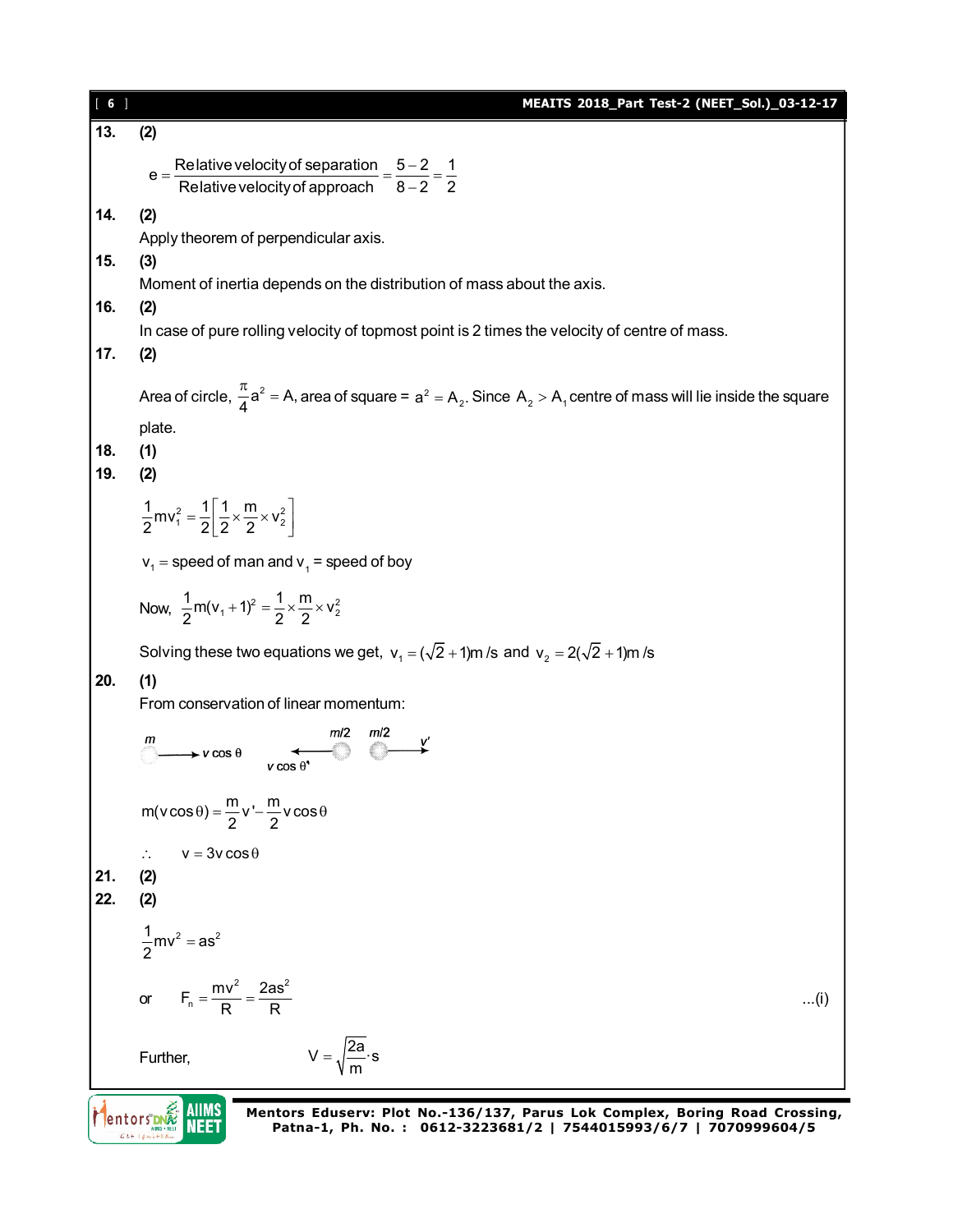| MEAITS 2018_Part Test-2 (NEET_Sol.)_03-12-17<br>$[7]$ |                                                                                   |                                                                                               |      |  |  |  |  |  |  |  |  |
|-------------------------------------------------------|-----------------------------------------------------------------------------------|-----------------------------------------------------------------------------------------------|------|--|--|--|--|--|--|--|--|
|                                                       | or                                                                                | $a_t = \frac{dv}{dt} = \sqrt{\frac{2a}{m} \cdot \frac{ds}{dt}} = \sqrt{\frac{2a}{m} \cdot v}$ |      |  |  |  |  |  |  |  |  |
|                                                       |                                                                                   | $=\sqrt{\frac{2a}{m}}\cdot\sqrt{\frac{2a}{m}}\cdot s$                                         |      |  |  |  |  |  |  |  |  |
|                                                       |                                                                                   | $=\frac{2as}{m}$                                                                              |      |  |  |  |  |  |  |  |  |
|                                                       | $\mathcal{L}_{\mathcal{L}}$                                                       | $F_t = ma_t = 2as$                                                                            | (ii) |  |  |  |  |  |  |  |  |
|                                                       |                                                                                   | $\therefore$ $F_{\text{net}} = \sqrt{F_{n}^{2} + F_{t}^{2}}$                                  |      |  |  |  |  |  |  |  |  |
|                                                       |                                                                                   | $=2as\sqrt{1+\frac{s^2}{R^2}}$                                                                |      |  |  |  |  |  |  |  |  |
| 23.                                                   | (4)                                                                               |                                                                                               |      |  |  |  |  |  |  |  |  |
|                                                       |                                                                                   | Tension at mean opsition, $mg + \frac{mv^2}{r} = 3mg$                                         |      |  |  |  |  |  |  |  |  |
|                                                       |                                                                                   | $v = \sqrt{2gi}$                                                                              | (i)  |  |  |  |  |  |  |  |  |
|                                                       | and if the body displace by angle $\theta$ with the vertical, then                |                                                                                               |      |  |  |  |  |  |  |  |  |
|                                                       |                                                                                   | $v = \sqrt{2gl(1-\cos\theta)}$                                                                | (ii) |  |  |  |  |  |  |  |  |
|                                                       | Comparing Eqs. (i) and (ii)                                                       |                                                                                               |      |  |  |  |  |  |  |  |  |
|                                                       |                                                                                   | $\cos \theta = 0$                                                                             |      |  |  |  |  |  |  |  |  |
|                                                       | $\Rightarrow$                                                                     | $\theta = 90^{\circ}$                                                                         |      |  |  |  |  |  |  |  |  |
| 24.                                                   | (3)                                                                               |                                                                                               |      |  |  |  |  |  |  |  |  |
|                                                       | $h = I(1 - \cos 60^\circ) = \frac{1}{2}, v^2 = 2gh = gl$                          |                                                                                               |      |  |  |  |  |  |  |  |  |
|                                                       |                                                                                   | Now, $T_{max} - mg = \frac{mv^2}{I}$ (at bottommost point)                                    |      |  |  |  |  |  |  |  |  |
|                                                       |                                                                                   | $\therefore$ T <sub>max</sub> = 2mg                                                           |      |  |  |  |  |  |  |  |  |
|                                                       |                                                                                   | $=\mu_{\rm s}(4mg)$                                                                           |      |  |  |  |  |  |  |  |  |
|                                                       | $\mathcal{L}_{\text{eff}}$                                                        | $\mu_{\rm s}=0.5$                                                                             |      |  |  |  |  |  |  |  |  |
| 25.                                                   | (4)                                                                               |                                                                                               |      |  |  |  |  |  |  |  |  |
|                                                       | Decrease in gravitational potential energy = increase in elastic potential energy |                                                                                               |      |  |  |  |  |  |  |  |  |
|                                                       | $\ddot{\cdot}$                                                                    | $mg(h + x) = \frac{1}{2}Kx^2$                                                                 |      |  |  |  |  |  |  |  |  |
|                                                       |                                                                                   | Solving we get $x = 0.1$ m                                                                    |      |  |  |  |  |  |  |  |  |
|                                                       |                                                                                   |                                                                                               |      |  |  |  |  |  |  |  |  |
|                                                       |                                                                                   |                                                                                               |      |  |  |  |  |  |  |  |  |

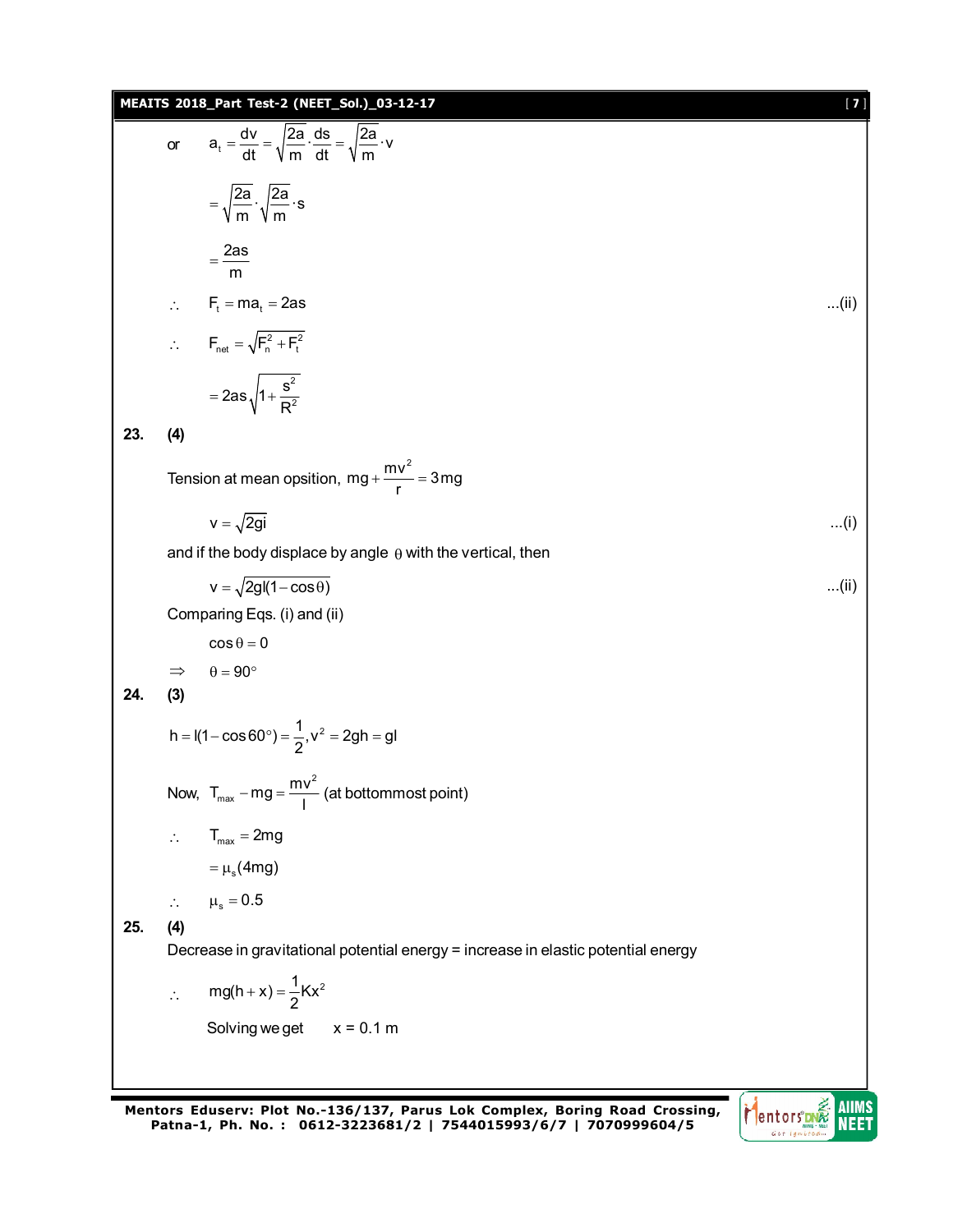| [ 8 ]          | MEAITS 2018_Part Test-2 (NEET_Sol.)_03-12-17                                                                                                                                                                                                       |
|----------------|----------------------------------------------------------------------------------------------------------------------------------------------------------------------------------------------------------------------------------------------------|
| 26.            | (2)                                                                                                                                                                                                                                                |
|                | mght $+\frac{1}{2}mv^2$ = constant = mgh (H = initial height)                                                                                                                                                                                      |
|                | gh + $\frac{v^2}{2}$ = constant<br>or                                                                                                                                                                                                              |
| 27.            | (4)                                                                                                                                                                                                                                                |
| 28.            | From Fleming's left-hand the electron deflects, in -ve Y-direction.<br>(1)                                                                                                                                                                         |
| 29.            | (2)                                                                                                                                                                                                                                                |
| 30.            | (4)                                                                                                                                                                                                                                                |
| 31.            | (2)                                                                                                                                                                                                                                                |
| 32.<br>33.     | (2)                                                                                                                                                                                                                                                |
|                | (3)<br>In both the case (1) and (3) the induced current inthe ring will be in such a direction that it attracts the                                                                                                                                |
|                | magnet.                                                                                                                                                                                                                                            |
| 34.            | (1)                                                                                                                                                                                                                                                |
|                | Mutual inductance between two coils depends on their degree of flux linkeage, i.e., the fraction of flux                                                                                                                                           |
|                | linked with one coil which is when some current passes through the other coil. In figure (A) two coils with<br>their planes are parallel. In this situation, maximum flux passes.                                                                  |
| 35.            | (1)                                                                                                                                                                                                                                                |
|                | $C_{\text{net}} = C / 2$ (in series) and $L_{\text{net}} = 2L$ (in series)                                                                                                                                                                         |
| 36.            | (4)                                                                                                                                                                                                                                                |
|                | $V_{ba} = \int E \cdot dl = \frac{1}{4} \left( \frac{d\phi}{dt} \right)$                                                                                                                                                                           |
|                | $\begin{array}{c}\n\begin{array}{c}\n\times \times \times \times \\ \times \times \times \times \\ \times \times \times \times\n\end{array} \\ \begin{array}{c}\n\times \times \times \\ \times \times \times\n\end{array}\n\end{array}$<br>А<br>в |
|                | $=\frac{1}{4}(\pi R^2)\cdot\frac{dB}{dt}=\frac{\pi R^2\alpha}{4}$                                                                                                                                                                                  |
| 37.            | (1)                                                                                                                                                                                                                                                |
|                | $V_{\text{rms}} = \sqrt{V_{\text{av}}} = \sqrt{\frac{1}{T} \int_0^T V^2 dt} = \sqrt{\frac{1}{T} \int_0^T 10^2 dt} = 10V$                                                                                                                           |
| 38.            | (3)                                                                                                                                                                                                                                                |
|                | Average value of output current is given by                                                                                                                                                                                                        |
|                | $I_{av} = \frac{\int_{0}^{T/2} I dt}{\int_{0}^{T/2} dt}$                                                                                                                                                                                           |
|                |                                                                                                                                                                                                                                                    |
| <b>Tentors</b> | IIIMS<br>Mentors Eduserv: Plot No.-136/137, Parus Lok Complex, Boring Road Crossing,<br>Patna-1, Ph. No.: 0612-3223681/2   7544015993/6/7   7070999604/5                                                                                           |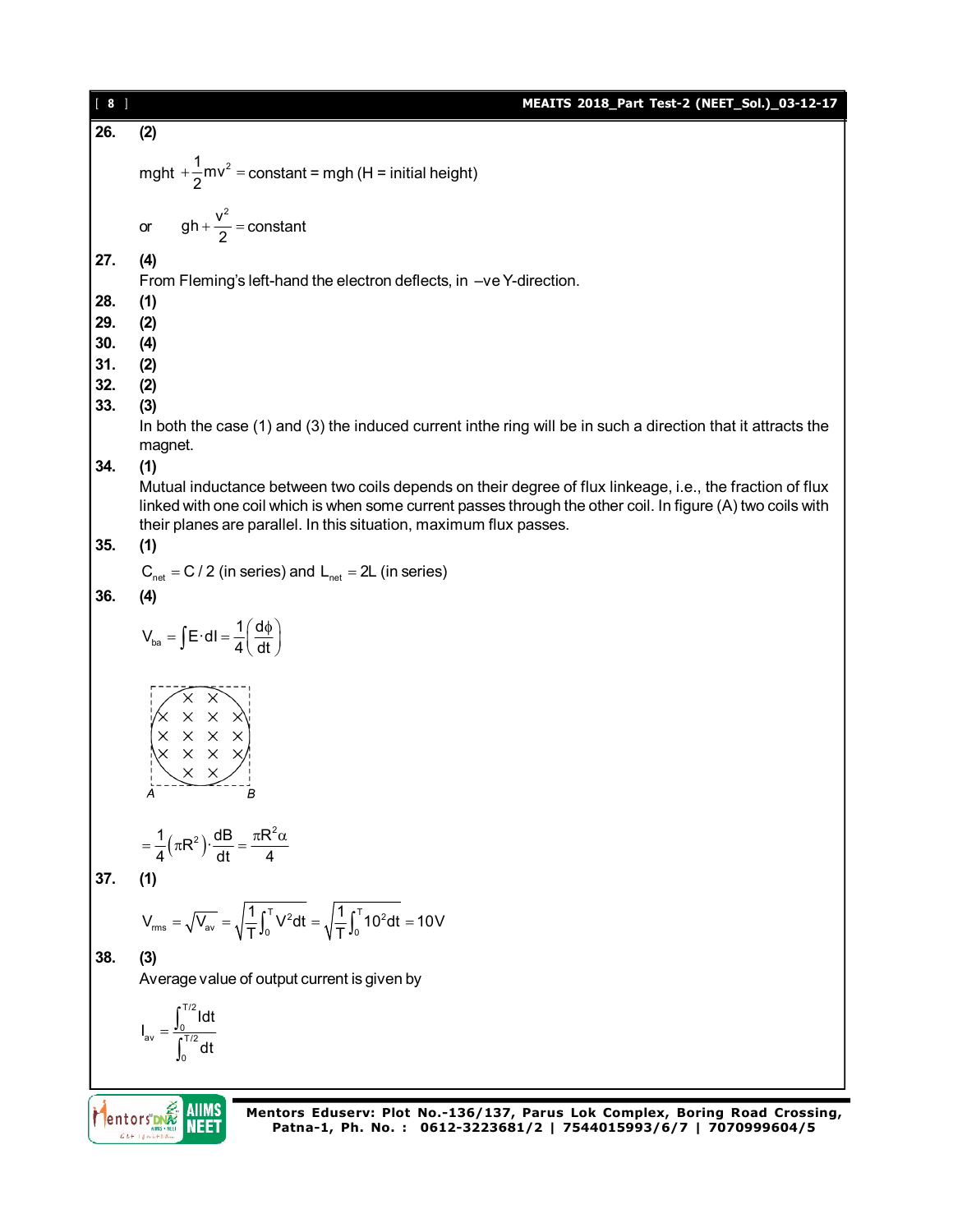#### **MEAITS 2018\_Part Test-2 (NEET\_Sol.)\_03-12-17** [ **9** ]

$$
= \frac{\int_0^{T/2} I_0 \sin \omega t dt}{T/2}
$$
  
\n
$$
= \frac{2I_0}{T} \left[ -\frac{\cos \omega t}{\omega} \right]_0^{T/2}
$$
  
\n
$$
= \frac{2I_0}{T} \left[ -\frac{\cos(\omega T/2)}{\omega} + \frac{\cos 0^{\circ}}{\omega} \right]
$$
  
\n
$$
= \frac{2I_0}{\omega T} \left[ -\cos \theta + \cos 0^{\circ} \right] = \frac{2I_0}{2\pi} [1 + 1] = \frac{2I_0}{\pi}
$$
  
\n39. (4)  
\n40. (1)

**41. (2)**

Growth of current in the circuit is given by

$$
i = i_0 (1 - e^{-Rt/L})
$$

where, i<sub>0</sub> is peak value of current and

$$
i_0 = \frac{5}{5} = 1A
$$
  
i = 1 (1 - e<sup>-5×2/10</sup>)  
= (1 - e<sup>-1</sup>)A

**42. (2)**

 $\mathbb{R}^{\mathbb{Z}}$ 

In case of growth of current in a L-R circuit, the current in the circuit grows exponentially with time 0 to the maximum value  $i_0 = E / R$ .

**43. (1)**

An object moving with speed  $\upsilon$  in a circle of radius r has an acceleration twoards the centre of the circle. This acceleration of called centripetal accelerationwith is given as

 $a = \frac{V^2}{r}$  (towards the centre of the circle)

## **44. (3)**

 $\vec{r}$  = cos  $\omega t \hat{x}$  + sin  $\omega t \hat{y}$ 

 $\vec{v} = \omega \sin \omega t \hat{x} + \omega \cos \omega t \hat{y}$ 

 $\vec{a} = -\omega^2 \cos \omega t \hat{x} + \omega \sin \omega t \vec{y} = -\omega^2 \vec{r}$ 

 $\vec{r}.\vec{v}$  = –ohence  $\vec{r} \perp \vec{v}$ 

a is directed towards the origin.

45. (2)  
\n
$$
x_{cm} = \frac{1 \times 0 + 1 \times PQ + 1 \times PR}{1 + 1 + 1} = \frac{PQ + PR}{3}
$$
 and  $y_{cm} = 0$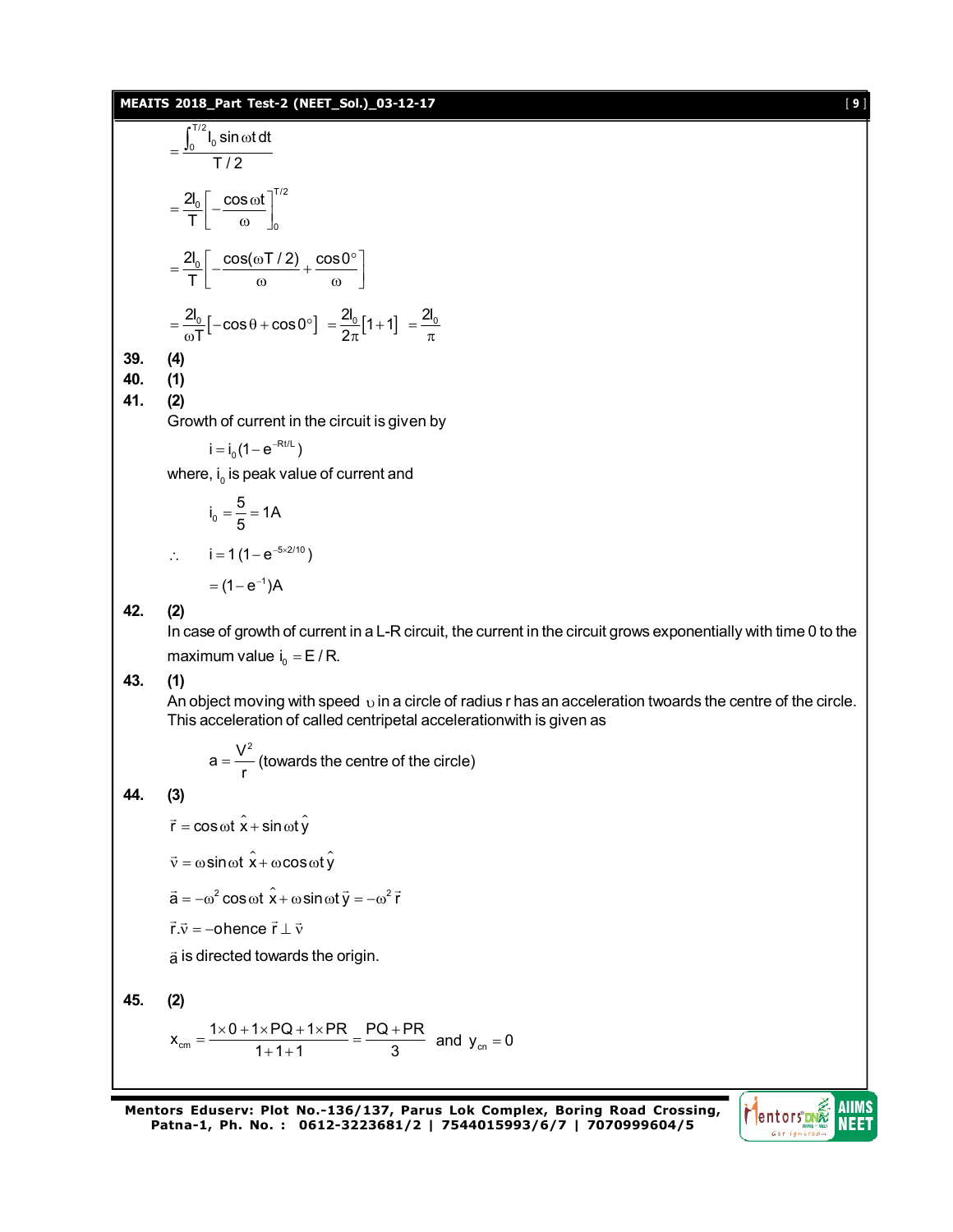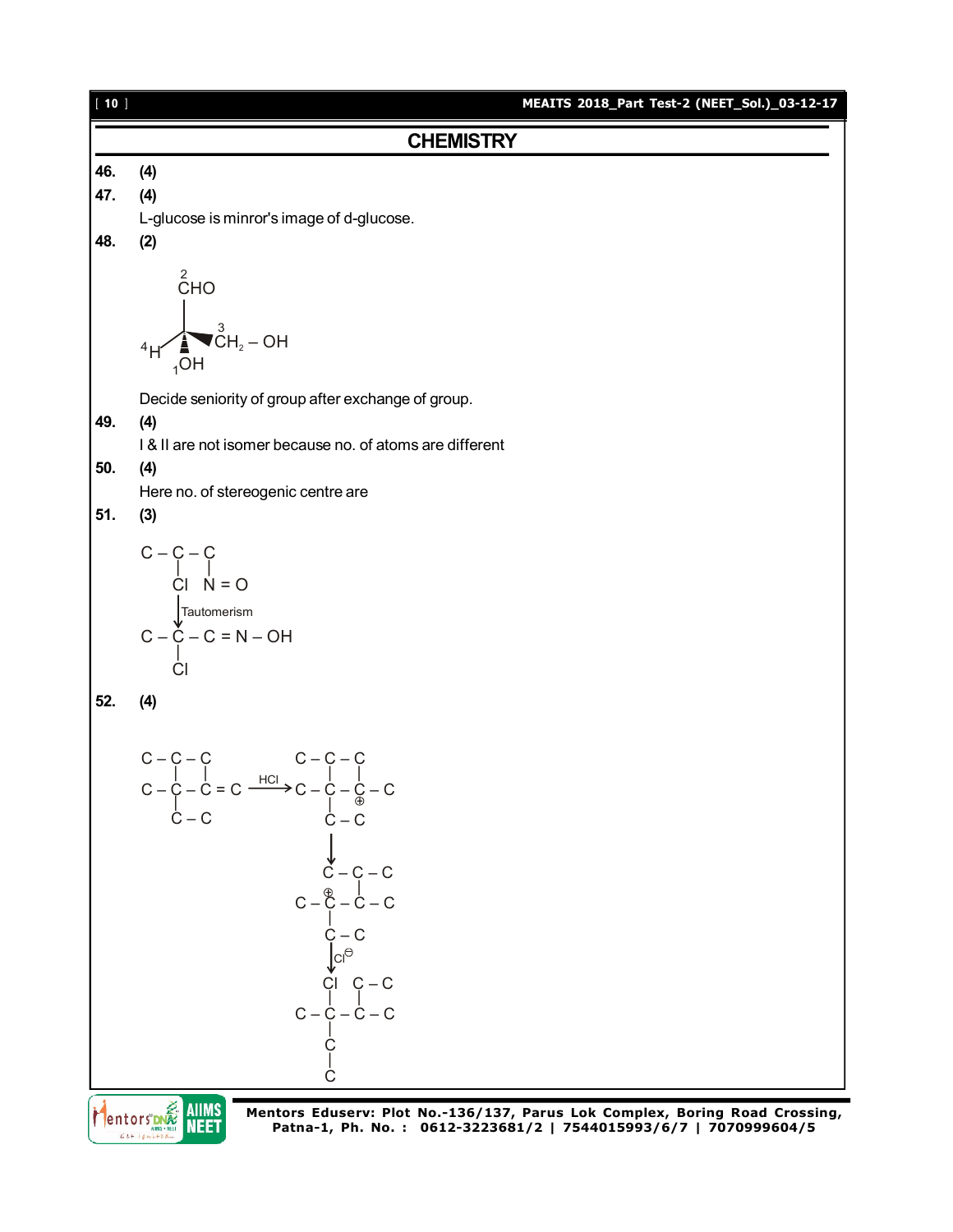#### **MEAITS 2018\_Part Test-2 (NEET\_Sol.)\_03-12-17** [ **11** ] **53. (2)** Hoff mann's rule of elimination. **54. (4) 55. (3) 56. (2)**  $\frac{1.0}{3}$ , H – C – C – C  $\frac{\text{LiAlH}}{}$ CH  $C - C - C \xrightarrow{\text{max}} CH_2 - CH_2$ O | | O | CH | **57. (4) 58. (3) 59. (2) 60. (2) 61. (4) 62. (4) 63. (3)** 2 1  $\Delta S$  = nR In  $\frac{v}{c}$  $\mathsf{v}$  $= 2.303 \times 2 \times 8.314$  log 10 = 38.3 J/K mol **64. (1)**  $Fe + 2HCl \rightarrow FeCl<sub>2</sub> + H<sub>2</sub>$ Moles of Fe =  $\frac{112}{52}$  = 2 56  $=\frac{1}{50}$  = 2 Moles of  $H<sub>2</sub>$  = 2 W ork =  $\Delta n_qRT = 2 \times 2 \times 300 = 1200$  cal **65. (2) 66. (4) 67. (1)** The calculated Q<sub>C</sub> for the reaction A + B  $\rightleftharpoons$  C + D is  $\frac{3\times4}{1\times2}$  = 6.  $+B \rightleftharpoons C+D$  is  $\frac{3\times 4}{1\times 2} = 6$ Since  $Q_{\text{C}}$  is less than  $\text{K}_{\text{C}}$  the reaction proceed in the forward direction. **68. (4)** 1.0  $X_{\rm C} = \frac{0.6 \times 0.6 \times 0.3}{0.4 \times 0.4} = 0.675$ <br> $X_{\rm C} = \frac{0.6 \times 0.6 \times 0.3}{0.4 \times 0.4} = 0.675$  $=\frac{0.6\times0.6\times0.3}{0.4\times0.4}=0$ **69. (1)** For the reaction  $\text{PCI}_3(g) + \text{Cl}_2(g) \rightleftharpoons \text{PCI}_5(g)$  $K_p = K_c [RT] - 1 = \frac{26}{0.0831 + 533} = 0.605$  $0.0821 \times 523$  $=$  K<sub>c</sub>[RT] – 1 =  $\frac{28}{0.0004}$  = 0.000 = 0.000 = 0.000 = 0.000 = 0.000 = 0.000 = 0.000 = 0.000 = 0.000 = 0.000 = 0.000 = 0.000 = 0.000 = 0.000 = 0.000 = 0.000 = 0.000 = 0.000 = 0.000 = 0.000 = 0.000 = 0.000 = 0.000 =  $\times$

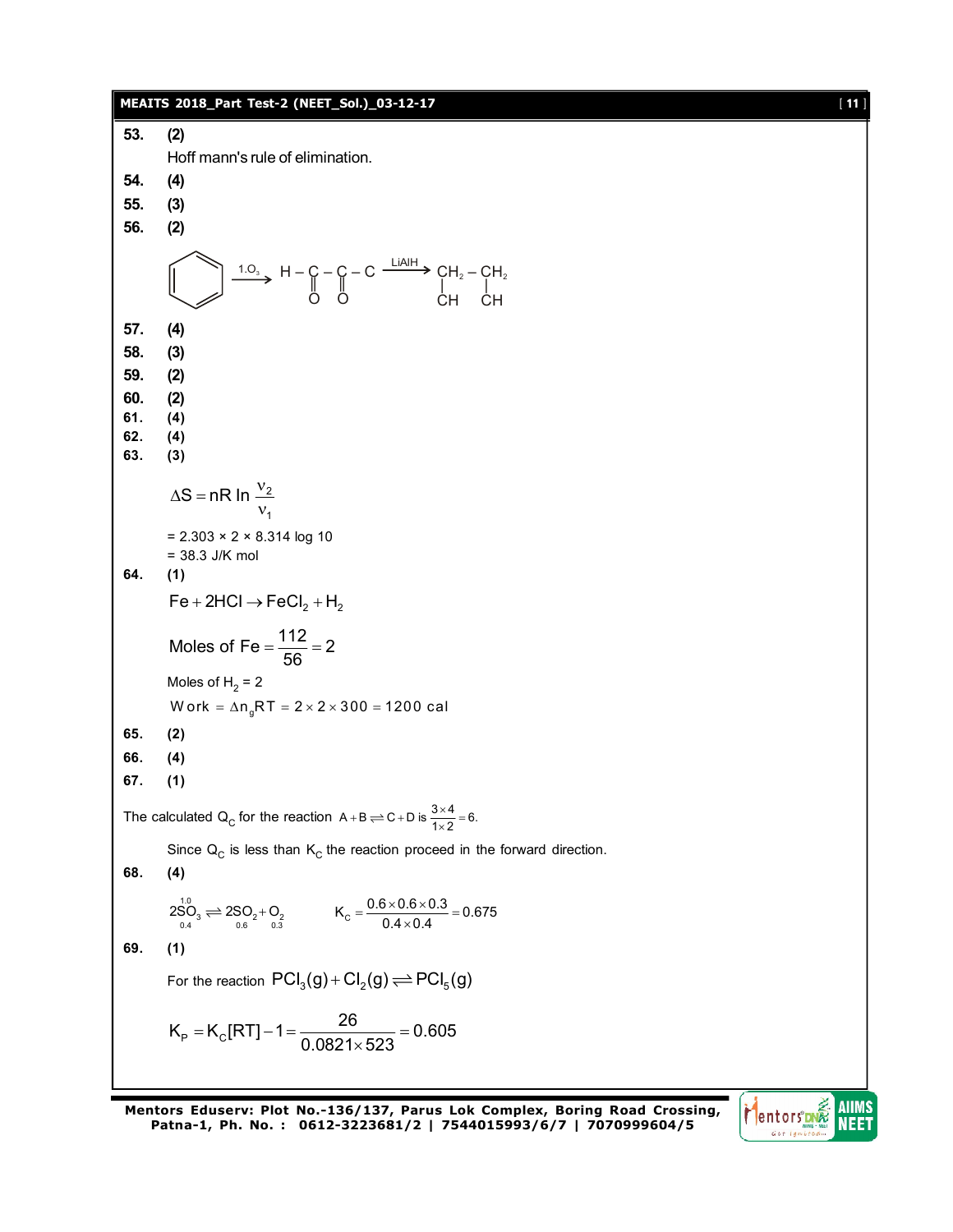| $[12]$ | MEAITS 2018_Part Test-2 (NEET_Sol.)_03-12-17                                                                                                                                   |  |  |  |  |  |  |  |  |  |
|--------|--------------------------------------------------------------------------------------------------------------------------------------------------------------------------------|--|--|--|--|--|--|--|--|--|
| 70.    | (2)                                                                                                                                                                            |  |  |  |  |  |  |  |  |  |
|        | $2NO_2(g) \rightleftharpoons 2NO(g) + O_2(g)$ K <sub>C<sub>1</sub></sub>                                                                                                       |  |  |  |  |  |  |  |  |  |
|        | $NO(g) + \frac{1}{2}O_2(g) \rightleftharpoons NO_2(g)$ $K_{C_2}$                                                                                                               |  |  |  |  |  |  |  |  |  |
|        | $K_{C_2} = \frac{1}{\sqrt{K_{C_1}}} = \frac{1}{\sqrt{1.8 \times 10^{-6}}} = 7.5 \times 10^2$                                                                                   |  |  |  |  |  |  |  |  |  |
| 71.    | (4)                                                                                                                                                                            |  |  |  |  |  |  |  |  |  |
|        | $\left[\overline{H}^+\right] = 0.001$ : pH = 3                                                                                                                                 |  |  |  |  |  |  |  |  |  |
| 72.    | (1)                                                                                                                                                                            |  |  |  |  |  |  |  |  |  |
|        | 1 litre contain $\frac{1000}{18}$ = 55.5 moles of H <sub>2</sub> O                                                                                                             |  |  |  |  |  |  |  |  |  |
|        | Degree of ionization                                                                                                                                                           |  |  |  |  |  |  |  |  |  |
|        | $=\frac{1\times10^{-7}}{55.5}\times100=1.8\times10^{-7}$                                                                                                                       |  |  |  |  |  |  |  |  |  |
| 73.    | (1)                                                                                                                                                                            |  |  |  |  |  |  |  |  |  |
|        | Whenever equal volumes of acidic solutions having different pH values are mixed the pH of the<br>resultant solution will have 0.3 more pH and hence greater than the lower pH. |  |  |  |  |  |  |  |  |  |
|        | $\int H^*$ in pH = 3 solution = 1×10 <sup>-3</sup> or 0.001                                                                                                                    |  |  |  |  |  |  |  |  |  |
|        | $\int H^+$ in pH = 5 solution = 1×10 <sup>-5</sup> or 0.00001                                                                                                                  |  |  |  |  |  |  |  |  |  |
|        | $\therefore$ H <sup>+</sup> in the mixture is                                                                                                                                  |  |  |  |  |  |  |  |  |  |
|        | $1 \times 0.001 + 1 \times 0.00001 = 0.000505$                                                                                                                                 |  |  |  |  |  |  |  |  |  |
|        | or $5.005 \times 10^{-4}$                                                                                                                                                      |  |  |  |  |  |  |  |  |  |
|        | $pH = 4 - log 5.005 = 3.3$                                                                                                                                                     |  |  |  |  |  |  |  |  |  |
| 74.    | (4)                                                                                                                                                                            |  |  |  |  |  |  |  |  |  |
| 75.    | (3)                                                                                                                                                                            |  |  |  |  |  |  |  |  |  |
|        | No of moles of $CH_3COONa = \frac{0.164}{82} = 0.002$                                                                                                                          |  |  |  |  |  |  |  |  |  |
|        | $pH = PK_a + log \frac{[Salt]}{[Acid]}$                                                                                                                                        |  |  |  |  |  |  |  |  |  |
|        |                                                                                                                                                                                |  |  |  |  |  |  |  |  |  |

**Mentors DNAS AIIMS**